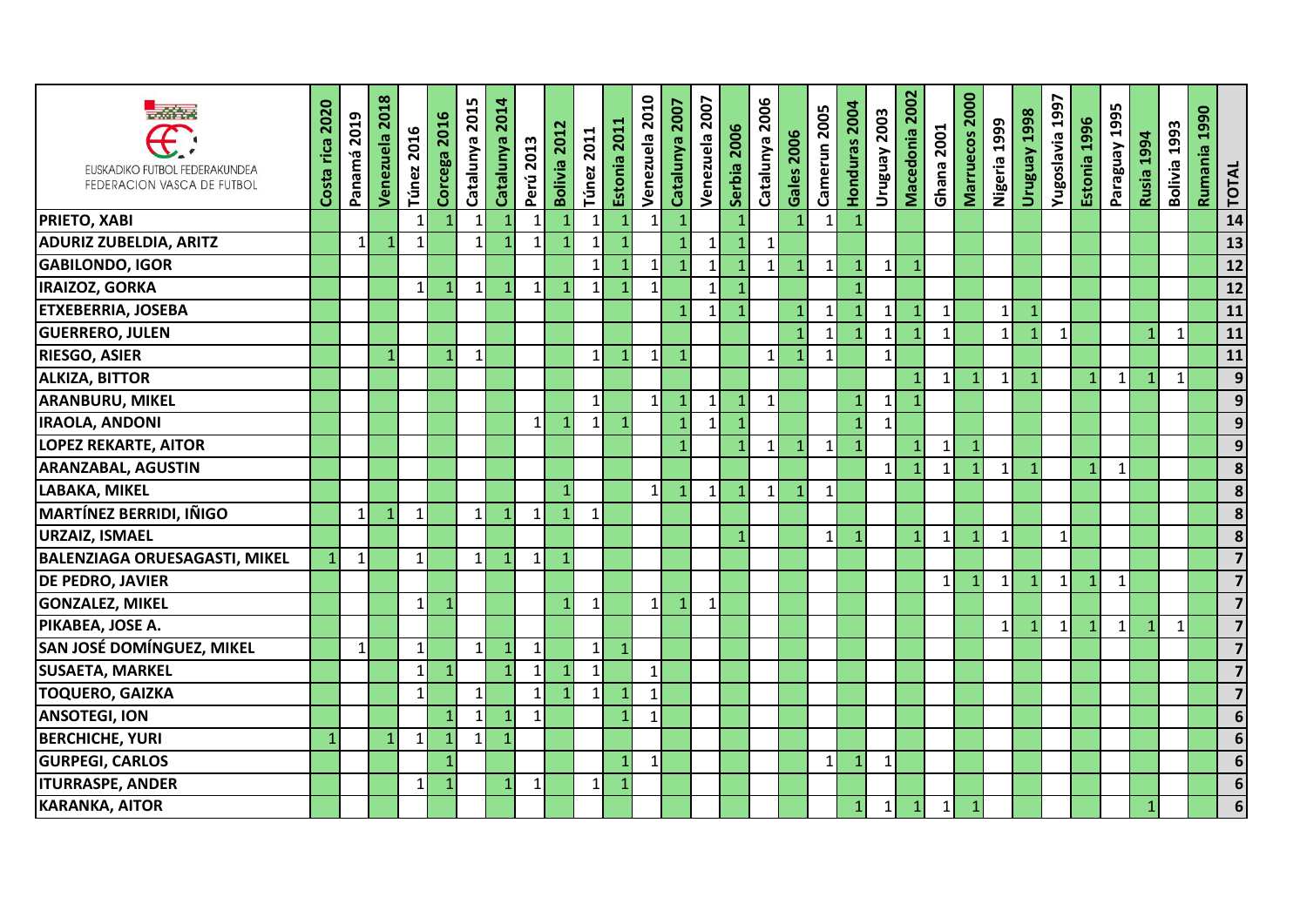| <b>MENDIETA, GAIZKA</b>          |                |   |              |              |                |              |                |                |                |              |                 |                |              |              |                | $\mathbf{1}$ |              |              |              |              |                |              |              | 1               |              |              |              |                |                |              | $6 \mid$                |
|----------------------------------|----------------|---|--------------|--------------|----------------|--------------|----------------|----------------|----------------|--------------|-----------------|----------------|--------------|--------------|----------------|--------------|--------------|--------------|--------------|--------------|----------------|--------------|--------------|-----------------|--------------|--------------|--------------|----------------|----------------|--------------|-------------------------|
| <b>AGIRRETXE, IMANOL</b>         |                |   |              |              |                | $\mathbf{1}$ |                | 1 <sup>1</sup> | $\mathbf 1$    | $\mathbf{1}$ |                 | 1              |              |              |                |              |              |              |              |              |                |              |              |                 |              |              |              |                |                |              | 5                       |
| <b>ALONSO, MIKEL</b>             |                |   |              |              |                |              |                |                |                |              |                 |                |              | $\mathbf{1}$ |                | $\vert$ 1    | $\mathbf{1}$ | $1\vert$     | $\mathbf{1}$ |              |                |              |              |                 |              |              |              |                |                |              | 5                       |
| <b>ALONSO, XABIER</b>            |                |   |              |              |                |              |                |                | $\overline{1}$ | $\mathbf{1}$ |                 | 1 <sup>1</sup> |              |              |                |              |              |              |              |              | $\mathbf{1}$   | $\mathbf{1}$ |              |                 |              |              |              |                |                |              | 5                       |
| <b>BERGARA, MARKEL</b>           |                |   |              |              | $\mathbf{1}$   | 1            | $\mathbf{1}$   | 1 <sup>1</sup> |                |              | $\mathbf{1}$    |                |              |              |                |              |              |              |              |              |                |              |              |                 |              |              |              |                |                |              | 5                       |
| <b>CAPA, ANDER</b>               | $\overline{1}$ |   |              | $\mathbf{1}$ | $\mathbf{1}$   | $\mathbf{1}$ | $\overline{1}$ |                |                |              |                 |                |              |              |                |              |              |              |              |              |                |              |              |                 |              |              |              |                |                |              | $\overline{\mathbf{5}}$ |
| <b>ESKURZA, XABIER</b>           |                |   |              |              |                |              |                |                |                |              |                 |                |              |              |                |              |              |              |              |              |                |              |              | $\mathbf{1}$    |              | $\mathbf{1}$ | $\mathbf{1}$ | $\mathbf{1}$   | $\mathbf{1}$   |              | 5                       |
| <b>GARITANO, GAIZKA</b>          |                |   |              |              |                |              |                |                |                |              |                 |                |              | $\mathbf{1}$ | $\mathbf{1}$   | $\mathbf{1}$ |              |              | $\mathbf{1}$ | $\mathbf{1}$ |                |              |              |                 |              |              |              |                |                |              | 5                       |
| <b>GARRIDO, JAVI</b>             |                |   |              |              | 1              |              |                |                |                |              | 1               |                |              | $\mathbf{1}$ | $\overline{1}$ |              | $\mathbf{1}$ |              |              |              |                |              |              |                 |              |              |              |                |                |              | 5                       |
| <b>IDIAKEZ, IÑIGO</b>            |                |   |              |              |                |              |                |                |                |              |                 |                |              |              |                |              |              |              |              |              |                |              |              | $1\overline{ }$ | $\mathbf{1}$ | 1            | $\mathbf{1}$ |                |                |              | $\overline{\mathbf{5}}$ |
| <b>KARMONA, ANTONIO</b>          |                |   |              |              |                |              |                |                |                |              |                 |                |              |              |                |              |              |              |              | $\mathbf{1}$ | $\mathbf{1}$   | $\mathbf{1}$ |              | $\mathbf{1}$    |              |              |              |                |                |              | 5                       |
| <b>LLORENTE, FERNANDO</b>        |                |   |              |              |                |              |                |                |                |              |                 |                |              | $\mathbf{1}$ |                | 1            | $\mathbf{1}$ | $1\vert$     |              |              |                |              |              |                 |              |              |              |                |                |              | 5                       |
| PEREZ BOLO, JON                  |                |   |              |              |                |              |                |                |                |              |                 |                |              |              |                |              |              |              |              | $\mathbf{1}$ |                | $\mathbf{1}$ | 1            |                 |              |              | $\mathbf{1}$ |                |                |              | 5                       |
| <b>SANJURGO, OIER</b>            | 1              |   |              |              |                |              |                | 1              | $\mathbf{1}$   |              | $1\overline{ }$ | $1\vert$       |              |              |                |              |              |              |              |              |                |              |              |                 |              |              |              |                |                |              | $\overline{\mathbf{5}}$ |
| <b>YESTE, FRAN</b>               |                |   |              |              |                |              |                |                |                |              |                 |                |              |              |                |              |              | $\mathbf{1}$ | $\mathbf{1}$ | $\mathbf{1}$ |                |              |              |                 |              |              |              |                |                |              | 5                       |
| <b>ZIGANDA, JOSÉ ÁNGEL</b>       |                |   |              |              |                |              |                |                |                |              |                 |                |              |              |                |              |              |              |              |              |                |              |              |                 | $\mathbf{1}$ | $\mathbf{1}$ | $\mathbf{1}$ | 11             | $\mathbf{1}$   |              | $\overline{5}$          |
| <b>ZURUTUZA, DAVID</b>           |                |   |              |              | $\mathbf{1}$   |              |                |                |                | $\mathbf{1}$ | 1               | $1\vert$       |              |              |                |              |              |              |              |              |                |              |              |                 |              |              |              |                |                |              | 5                       |
| <b>ALGUACIL, IMANOL</b>          |                |   |              |              |                |              |                |                |                |              |                 |                |              |              |                |              |              |              |              |              |                |              |              |                 |              | $\mathbf{1}$ |              | 1 <sup>1</sup> | $\mathbf{1}$   | $\mathbf{1}$ | $\Delta$                |
| <b>ALKORTA, RAFAEL</b>           |                |   |              |              |                |              |                |                |                |              |                 |                |              |              |                |              |              |              |              |              |                |              |              | $\mathbf{1}$    |              | $\mathbf{1}$ |              | 1              | $\overline{1}$ |              |                         |
| <b>AMOREBIETA, FERNANDO</b>      |                |   |              |              |                |              |                |                |                | $\mathbf{1}$ |                 | 11             | $\mathbf{1}$ | $\mathbf{1}$ |                |              |              |              |              |              |                |              |              |                 |              |              |              |                |                |              |                         |
| <b>AURTENETXE, JON</b>           |                |   |              |              |                | 1            | $\mathbf{1}$   | $1\vert$       |                | $\mathbf{1}$ |                 |                |              |              |                |              |              |              |              |              |                |              |              |                 |              |              |              |                |                |              |                         |
| <b>CRUCHAGA, CESAR</b>           |                |   |              |              |                |              |                |                |                |              |                 |                |              |              |                | $\mathbf{1}$ |              | $1\vert$     |              |              | 1 <sup>1</sup> | $\mathbf{1}$ |              |                 |              |              |              |                |                |              |                         |
| <b>DE PAULA, OSCAR</b>           |                |   |              |              |                |              |                |                |                |              |                 |                |              |              |                |              |              |              |              |              |                | 1            |              | $\mathbf{1}$    |              |              |              |                |                |              |                         |
| <b>DEL HORNO, ASIER</b>          |                |   |              |              |                |              |                |                |                |              |                 |                |              | $\mathbf{1}$ |                |              |              |              | $\mathbf{1}$ | $\mathbf{1}$ |                |              |              |                 |              |              |              |                |                |              | Δ                       |
| <b>ERASO GOÑI, JAVIER</b>        |                | 1 | $\mathbf{1}$ |              | $\mathbf{1}$   | $\mathbf{1}$ |                |                |                |              |                 |                |              |              |                |              |              |              |              |              |                |              |              |                 |              |              |              |                |                |              |                         |
| ETXEBARRIA, BEÑAT                |                |   |              |              |                |              | $\mathbf{1}$   | 1              | $\mathbf{1}$   | $1\vert$     |                 |                |              |              |                |              |              |              |              |              |                |              |              |                 |              |              |              |                |                |              |                         |
| <b>ETXEBERRIA, IMANOL</b>        |                |   |              |              |                |              |                |                |                |              |                 |                |              |              |                |              |              |              |              | $\mathbf{1}$ | $\overline{1}$ |              |              | $\mathbf{1}$    |              |              |              |                |                |              |                         |
| <b>GARCÍA SANCHEZ, MANUEL A.</b> | $\mathbf{1}$   | 1 | 1            | $\mathbf{1}$ |                |              |                |                |                |              |                 |                |              |              |                |              |              |              |              |              |                |              |              |                 |              |              |              |                |                |              |                         |
| <b>GARCIA, DANI</b>              |                |   | 1            | $\mathbf 1$  | $\overline{1}$ |              | $\mathbf{1}$   |                |                |              |                 |                |              |              |                |              |              |              |              |              |                |              |              |                 |              |              |              |                |                |              |                         |
| GÓMEZ, IBAI                      |                |   | 1            |              |                |              | $\mathbf{1}$   | 1              | $\mathbf{1}$   |              |                 |                |              |              |                |              |              |              |              |              |                |              |              |                 |              |              |              |                |                |              |                         |
| ILLARRAMENDI, ASIER              |                |   |              | $\mathbf{1}$ |                | $\mathbf{1}$ |                | $\mathbf{1}$   |                |              |                 |                |              |              |                |              |              |              |              |              |                |              |              |                 |              |              |              |                |                |              | Δ                       |
| <b>IMAZ, ANDONI</b>              |                |   |              |              |                |              |                |                |                |              |                 |                |              |              |                |              |              |              |              |              |                |              |              |                 |              | $\mathbf{1}$ | $\mathbf{1}$ | $\mathbf{1}$   |                | $\mathbf{1}$ | $\overline{\mathbf{4}}$ |
| LARRAINZAR, IÑIGO                |                |   |              |              |                |              |                |                |                |              |                 |                |              |              |                |              |              |              |              |              |                |              | $\mathbf{1}$ | $\mathbf 1$     | $\mathbf{1}$ |              |              | $\mathbf{1}$   |                |              | 4                       |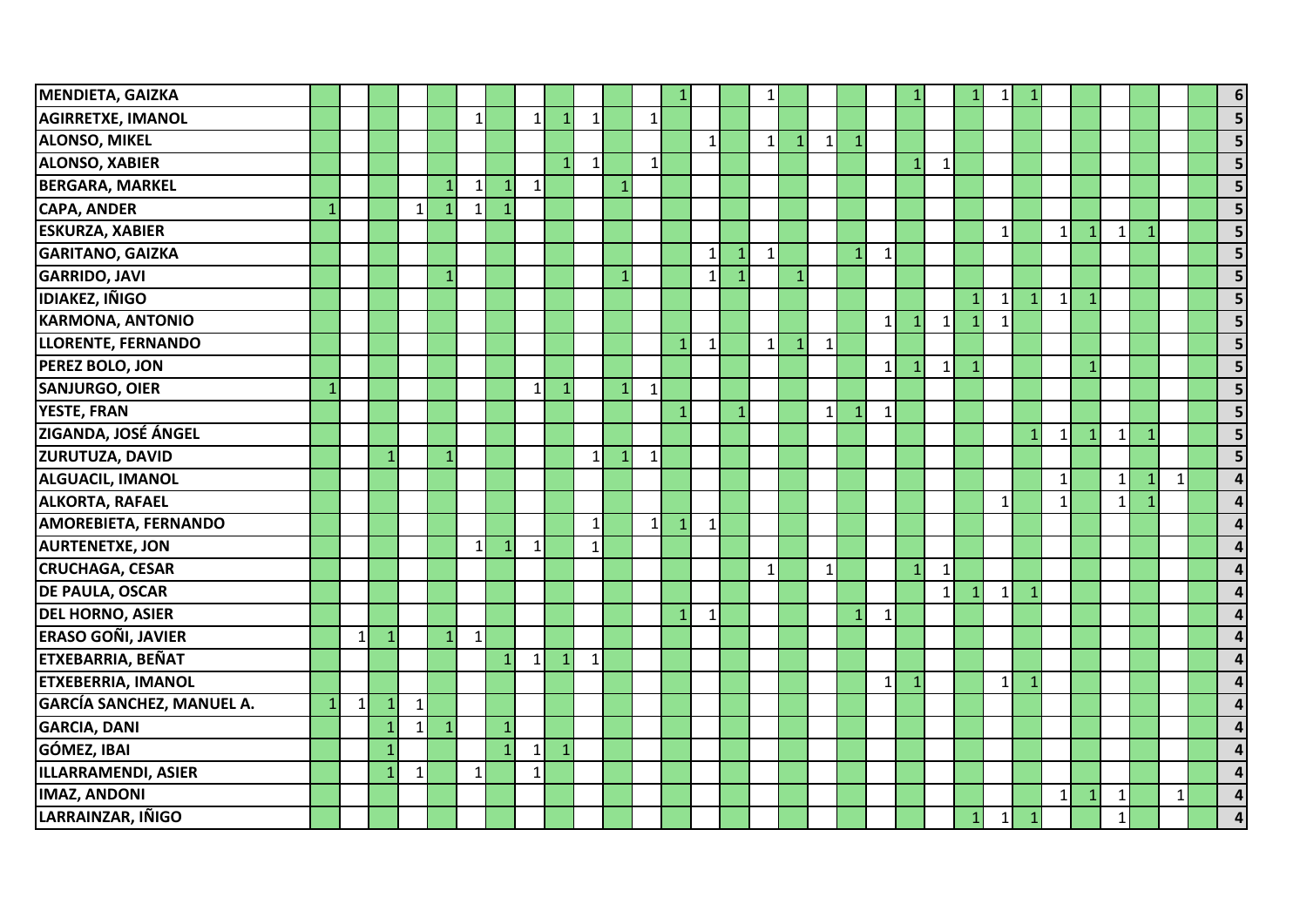| LÓPEZ, ALBERTO                  |                |              |              |                |              |              |   |                |              |              |              |              |              |              |              |              |              |              |   | $\mathbf{1}$ | 1            |    |              |              |              |                |              | 4                       |
|---------------------------------|----------------|--------------|--------------|----------------|--------------|--------------|---|----------------|--------------|--------------|--------------|--------------|--------------|--------------|--------------|--------------|--------------|--------------|---|--------------|--------------|----|--------------|--------------|--------------|----------------|--------------|-------------------------|
| MUNIAIN, IKER                   | 1              |              | $\mathbf{1}$ |                | $1\vert$     |              |   |                |              | $1\vert$     |              |              |              |              |              |              |              |              |   |              |              |    |              |              |              |                |              | $\Delta$                |
| <b>RICO, MIKEL</b>              |                |              |              | $\overline{1}$ | $\mathbf{1}$ |              |   | $\overline{1}$ | $\mathbf{1}$ |              |              |              |              |              |              |              |              |              |   |              |              |    |              |              |              |                |              |                         |
| <b>TORRES, ROBERTO</b>          | 1              |              |              |                | $\mathbf{1}$ | $\mathbf{1}$ | 1 |                |              |              |              |              |              |              |              |              |              |              |   |              |              |    |              |              |              |                |              |                         |
| <b>URRUTIA, JOSU</b>            |                |              |              |                |              |              |   |                |              |              |              |              |              |              |              |              |              |              |   | $\mathbf{1}$ | $\mathbf{1}$ | 1  |              |              |              |                |              | $\Delta$                |
| <b>ZUBIZARRETA, ANDONI</b>      |                |              |              |                |              |              |   |                |              |              |              |              |              |              |              |              |              |              |   |              |              |    | $1\vert$     | $\mathbf{1}$ |              | $\mathbf{1}$   | $\mathbf{1}$ | $\overline{a}$          |
| <b>BOVEDA, ENEKO</b>            |                |              | $\mathbf{1}$ |                | $\mathbf{1}$ | $\mathbf{1}$ |   |                |              |              |              |              |              |              |              |              |              |              |   |              |              |    |              |              |              |                |              | 3                       |
| <b>CEDRUN, ANDONI</b>           |                |              |              |                |              |              |   |                |              |              |              |              |              |              |              |              |              |              |   |              |              |    |              | $\mathbf{1}$ | $\mathbf{1}$ | $\mathbf{1}$   |              | $\overline{\mathbf{3}}$ |
| <b>ETXEITA, XABI</b>            |                |              | $\mathbf{1}$ |                | $\mathbf{1}$ | $\mathbf{1}$ |   |                |              |              |              |              |              |              |              |              |              |              |   |              |              |    |              |              |              |                |              | $\overline{\mathbf{3}}$ |
| <b>FERREIRA, PATXI</b>          |                |              |              |                |              |              |   |                |              |              |              |              |              |              |              |              |              |              |   |              |              |    | $\mathbf{1}$ |              | 1            |                | $\mathbf{1}$ | $\overline{\mathbf{3}}$ |
| <b>GARITANO, ANDER</b>          |                |              |              |                |              |              |   |                |              |              |              |              |              |              |              |              |              |              |   |              |              |    |              | $\mathbf{1}$ |              | $\overline{1}$ | $\mathbf{1}$ | $\overline{\mathbf{3}}$ |
| <b>GOIKOETXEA, JON A.</b>       |                |              |              |                |              |              |   |                |              |              |              |              |              |              |              |              |              |              |   |              |              |    |              | $\mathbf{1}$ |              | $\mathbf{1}$   | -1           | $\overline{\mathbf{3}}$ |
| LAFUENTE, IÑAKI                 |                |              |              |                |              |              |   |                |              |              | $\mathbf{1}$ |              |              | $\mathbf{1}$ | $\mathbf{1}$ |              |              |              |   |              |              |    |              |              |              |                |              | $\overline{\mathbf{3}}$ |
| LASA, MIKEL                     |                |              |              |                |              |              |   |                |              |              |              |              |              |              |              |              |              |              |   |              |              |    | $\mathbf{1}$ | $\mathbf{1}$ |              |                | $\mathbf{1}$ | $\overline{\mathbf{3}}$ |
| LLORENTE, JOSEBA                |                |              |              |                |              |              |   |                |              | $\mathbf{1}$ |              |              |              |              |              |              | $\mathbf{1}$ |              |   |              |              |    |              |              |              |                |              | $\overline{\mathbf{3}}$ |
| LOPETEGI, JULEN                 |                |              |              |                |              |              |   |                |              |              |              |              |              |              |              |              |              |              |   |              |              |    | $\mathbf{1}$ |              |              |                | $\mathbf 1$  | $\overline{\mathbf{3}}$ |
| MARTINEZ, CARLOS                |                |              |              |                | $\mathbf{1}$ | $\mathbf{1}$ |   | $\mathbf{1}$   |              |              |              |              |              |              |              |              |              |              |   |              |              |    |              |              |              |                |              | 3 <sup>1</sup>          |
| <b>MARTÍNEZ, ROBERTO (TIKO)</b> |                |              |              |                |              |              |   |                |              |              |              |              |              | $\mathbf{1}$ |              |              | $\mathbf{1}$ | $\mathbf{1}$ |   |              |              |    |              |              |              |                |              | $\overline{\mathbf{3}}$ |
| <b>MUÑOZ, IÑAKI</b>             |                |              |              |                |              |              |   |                |              |              |              | 1            |              | $\mathbf{1}$ | 1            |              |              |              |   |              |              |    |              |              |              |                |              | 3                       |
| <b>OLAIZOLA, JAVIER</b>         |                |              |              |                |              |              |   |                |              |              |              |              |              |              |              |              |              | 1            |   |              | $\mathbf{1}$ | -1 |              |              |              |                |              | 3                       |
| <b>ORBAIZ, PABLO</b>            |                |              |              |                |              |              |   |                |              |              |              |              |              | $\mathbf{1}$ |              | $\mathbf{1}$ |              |              |   |              |              |    |              |              |              |                |              | 3                       |
| <b>PRIETO, LUIS</b>             |                |              |              |                |              |              |   |                |              |              |              |              | $\mathbf{1}$ |              |              |              | $\mathbf{1}$ | $\mathbf{1}$ |   |              |              |    |              |              |              |                |              | 3                       |
| <b>PUÑAL, PATXI</b>             |                |              |              |                |              |              |   |                |              |              |              |              |              |              | $\mathbf{1}$ |              |              |              |   |              |              |    |              |              |              |                |              | 3                       |
| <b>SARRIEGI, IGOR</b>           |                |              |              |                |              |              |   |                |              |              |              | $\mathbf{1}$ |              |              | $\mathbf{1}$ |              |              |              |   |              |              |    |              |              |              |                |              | $\overline{\mathbf{3}}$ |
| <b>SIRIEX, PANTXI</b>           |                |              |              |                |              |              |   |                | $\mathbf{1}$ | 1            |              |              | 1            |              |              |              |              |              |   |              |              |    |              |              |              |                |              | 3                       |
| <b>URANGA, GARI</b>             |                |              |              |                |              |              |   |                |              |              |              |              | $\mathbf{1}$ | $\vert$ 1    |              | $1\vert$     |              |              |   |              |              |    |              |              |              |                |              | $\overline{\mathbf{3}}$ |
| <b>ALONSO, EDU</b>              |                |              |              |                |              |              |   |                |              |              |              |              |              |              | $\mathbf{1}$ |              |              |              | 1 |              |              |    |              |              |              |                |              |                         |
| <b>ARBILLA ZABALA, Anaitz</b>   | $\overline{1}$ | $\mathbf{1}$ |              |                |              |              |   |                |              |              |              |              |              |              |              |              |              |              |   |              |              |    |              |              |              |                |              | $\overline{2}$          |
| <b>BARQUERO, JOSÉ J</b>         |                |              |              |                |              |              |   |                | $\mathbf{1}$ |              |              |              |              |              |              | $\mathbf{1}$ |              |              |   |              |              |    |              |              |              |                |              | $\overline{\mathbf{2}}$ |
| <b>BAUTISTA ORGILLES, Jon</b>   | $\overline{1}$ | $\mathbf{1}$ |              |                |              |              |   |                |              |              |              |              |              |              |              |              |              |              |   |              |              |    |              |              |              |                |              | $\overline{\mathbf{2}}$ |
| <b>BEGIRISTAIN, AITOR</b>       |                |              |              |                |              |              |   |                |              |              |              |              |              |              |              |              |              |              |   |              |              |    |              |              |              | $\mathbf{1}$   | $\mathbf{1}$ | $\overline{2}$          |
| <b>BEGOÑA, IBON</b>             |                |              |              |                |              |              |   |                |              |              |              |              |              |              |              |              |              |              | 1 | $\mathbf{1}$ |              |    |              |              |              |                |              | $\overline{2}$          |
| <b>CAMPO, IVAN</b>              |                |              |              |                |              |              |   |                |              |              |              |              |              |              | $\mathbf{1}$ |              |              |              |   |              |              |    |              |              |              |                |              | $\overline{\mathbf{c}}$ |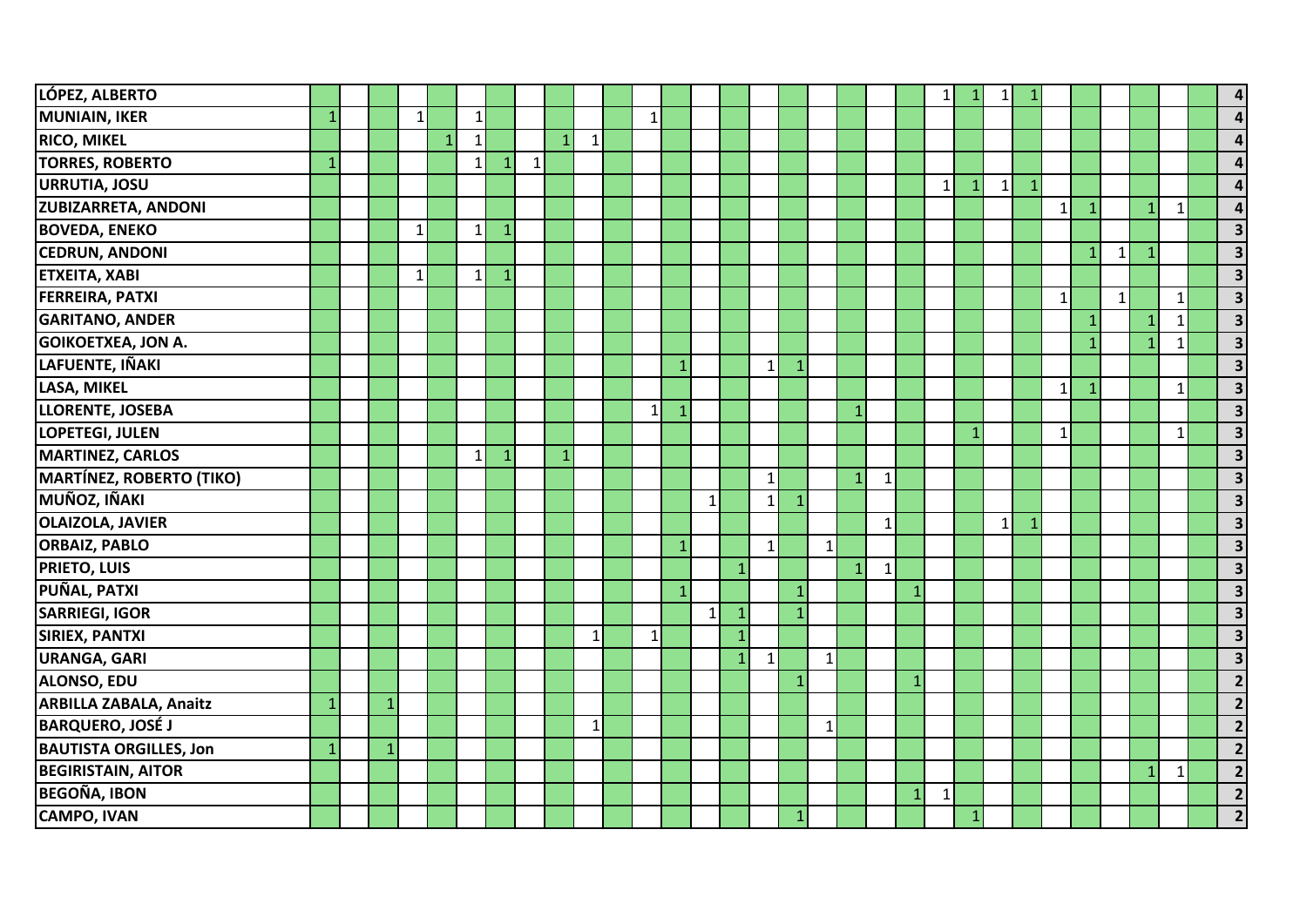| <b>EKIZA, BORJA</b>               |                |                |              |              |              |              |          |    |   |              |              |              |              |              |              |  |              |              |              |              |              |              |                         |
|-----------------------------------|----------------|----------------|--------------|--------------|--------------|--------------|----------|----|---|--------------|--------------|--------------|--------------|--------------|--------------|--|--------------|--------------|--------------|--------------|--------------|--------------|-------------------------|
| <b>ELUSTONDO IRIBARRIA, Aritz</b> |                | 11             | $\mathbf{1}$ |              |              |              |          |    |   |              |              |              |              |              |              |  |              |              |              |              |              |              | $\overline{2}$          |
| <b>ELUSTONDO, GORKA</b>           |                |                |              |              | 1            |              |          |    | 1 |              |              |              |              |              |              |  |              |              |              |              |              |              |                         |
| <b>EXPOSITO, UNAI</b>             |                |                |              |              |              |              |          |    |   |              |              |              | $\mathbf{1}$ | $\mathbf{1}$ |              |  |              |              |              |              |              |              |                         |
| <b>HERRERIN BUISÁN, lago</b>      |                | $\mathbf{1}$   |              |              |              |              |          |    |   |              |              |              |              |              |              |  |              |              |              |              |              |              | $\overline{\mathbf{z}}$ |
| <b>LOPEZ REKARTE, LUIS</b>        |                |                |              |              |              |              |          |    |   |              |              |              |              |              |              |  |              |              |              |              | $\mathbf{1}$ | $\mathbf{1}$ | $\overline{2}$          |
| <b>MARTÍNEZ, JAVI</b>             |                |                |              |              |              |              |          |    |   | $\mathbf{1}$ |              |              |              |              |              |  |              |              |              |              |              |              | $\overline{2}$          |
| <b>MERINO, SABIN</b>              |                |                |              | $\mathbf{1}$ |              |              |          |    |   |              |              |              |              |              |              |  |              |              |              |              |              |              | $\overline{\mathbf{z}}$ |
| MUÑOZ ETXAURI, Aihen              |                | $\mathbf{1}$   |              |              |              |              |          |    |   |              |              |              |              |              |              |  |              |              |              |              |              |              | $\overline{2}$          |
| <b>OCIO, AITOR</b>                |                |                |              |              |              |              |          |    |   |              |              | $\mathbf{1}$ | $\mathbf{1}$ |              |              |  |              |              |              |              |              |              | $\overline{2}$          |
| <b>RIBERA, JOSE LUIS</b>          |                |                |              |              |              |              |          |    |   |              |              |              |              |              |              |  |              |              |              |              | $\mathbf{1}$ | $\mathbf{1}$ | $\overline{\mathbf{z}}$ |
| <b>RÍOS, ROBERTO</b>              |                |                |              |              |              |              |          |    |   |              |              |              |              |              |              |  |              | $\mathbf{1}$ | $\mathbf{1}$ |              |              |              | $\overline{2}$          |
| <b>SALINAS, JULIO</b>             |                |                |              |              |              |              |          |    |   |              |              |              |              |              |              |  |              |              |              |              | $\mathbf{1}$ | $\mathbf{1}$ | $\overline{2}$          |
| <b>SANZOL</b>                     |                |                |              |              |              |              |          |    |   |              |              |              |              | $\mathbf{1}$ | $\mathbf{1}$ |  |              |              |              |              |              |              | $\overline{2}$          |
| <b>SOLA, KIKE</b>                 |                |                |              |              |              |              |          |    |   |              |              |              |              |              |              |  |              |              |              |              |              |              |                         |
| <b>TORNAVACA, AITOR</b>           |                |                |              |              |              |              |          |    |   |              | $\mathbf{1}$ |              |              |              |              |  |              |              |              |              |              |              | $\overline{\mathbf{z}}$ |
| <b>VALES, OSCAR</b>               |                |                |              |              |              |              |          |    |   |              |              |              |              |              |              |  |              | $\mathbf{1}$ |              | $\mathbf{1}$ |              |              | $\overline{2}$          |
| <b>VILLALIBRE MOLINA, Asier</b>   | $\overline{1}$ | 1 <sup>1</sup> |              |              |              |              |          |    |   |              |              |              |              |              |              |  |              |              |              |              |              |              | $\overline{2}$          |
| <b>WILLIAMS ARTHUER, Iñaki</b>    |                |                |              |              |              |              |          |    |   |              |              |              |              |              |              |  |              |              |              |              |              |              |                         |
| ZALDUA, JOSEBA                    |                |                |              | $\mathbf{1}$ | $\mathbf{1}$ |              |          |    |   |              |              |              |              |              |              |  |              |              |              |              |              |              |                         |
| <b>ZUBIKARAI, EÑAUT</b>           |                |                |              |              |              |              | $1\vert$ | -1 |   |              |              |              |              |              |              |  |              |              |              |              |              |              | $\overline{\mathbf{z}}$ |
| AGIRREGABIRIA PADILLA, Martín     |                |                | $\mathbf{1}$ |              |              |              |          |    |   |              |              |              |              |              |              |  |              |              |              |              |              |              |                         |
| ALBA, UNAI                        |                |                |              |              |              |              |          |    |   |              | $\mathbf{1}$ |              |              |              |              |  |              |              |              |              |              |              |                         |
| <b>ÁLVAREZ, Yeray</b>             | 1              |                |              |              |              |              |          |    |   |              |              |              |              |              |              |  |              |              |              |              |              |              |                         |
| <b>ANDRINUA, GENARO</b>           |                |                |              |              |              |              |          |    |   |              |              |              |              |              |              |  |              |              | $\mathbf{1}$ |              |              |              |                         |
| <b>ARESO BLANCO, Jesús</b>        |                | 1              |              |              |              |              |          |    |   |              |              |              |              |              |              |  |              |              |              |              |              |              |                         |
| <b>ARRUABARRENA, MIKEL</b>        |                |                |              |              |              | $\mathbf{1}$ |          |    |   |              |              |              |              |              |              |  |              |              |              |              |              |              |                         |
| <b>BAKERO, JOSE M.</b>            |                |                |              |              |              |              |          |    |   |              |              |              |              |              |              |  |              |              |              |              |              | -1           |                         |
| <b>BERGARA, UNAI</b>              |                |                |              |              |              |              |          |    |   |              |              |              |              |              |              |  |              |              |              |              |              |              |                         |
| <b>BERRUET, IÑAKI</b>             |                |                |              |              |              |              |          |    |   |              |              |              |              |              |              |  | $\mathbf{1}$ |              |              |              |              |              |                         |
| <b>BUSTINZA MARTINEZ, Unai</b>    |                | $\mathbf{1}$   |              |              |              |              |          |    |   |              |              |              |              |              |              |  |              |              |              |              |              |              |                         |
| <b>CASAS, JAVIER</b>              |                |                |              |              |              |              |          |    |   |              |              | $\mathbf{1}$ |              |              |              |  |              |              |              |              |              |              |                         |
| <b>CASTILLO, XABI</b>             |                |                |              |              |              |              |          |    |   |              |              |              |              |              |              |  |              |              |              |              |              |              |                         |
|                                   |                |                |              |              |              |              |          |    |   |              |              |              |              |              |              |  |              |              |              |              |              |              |                         |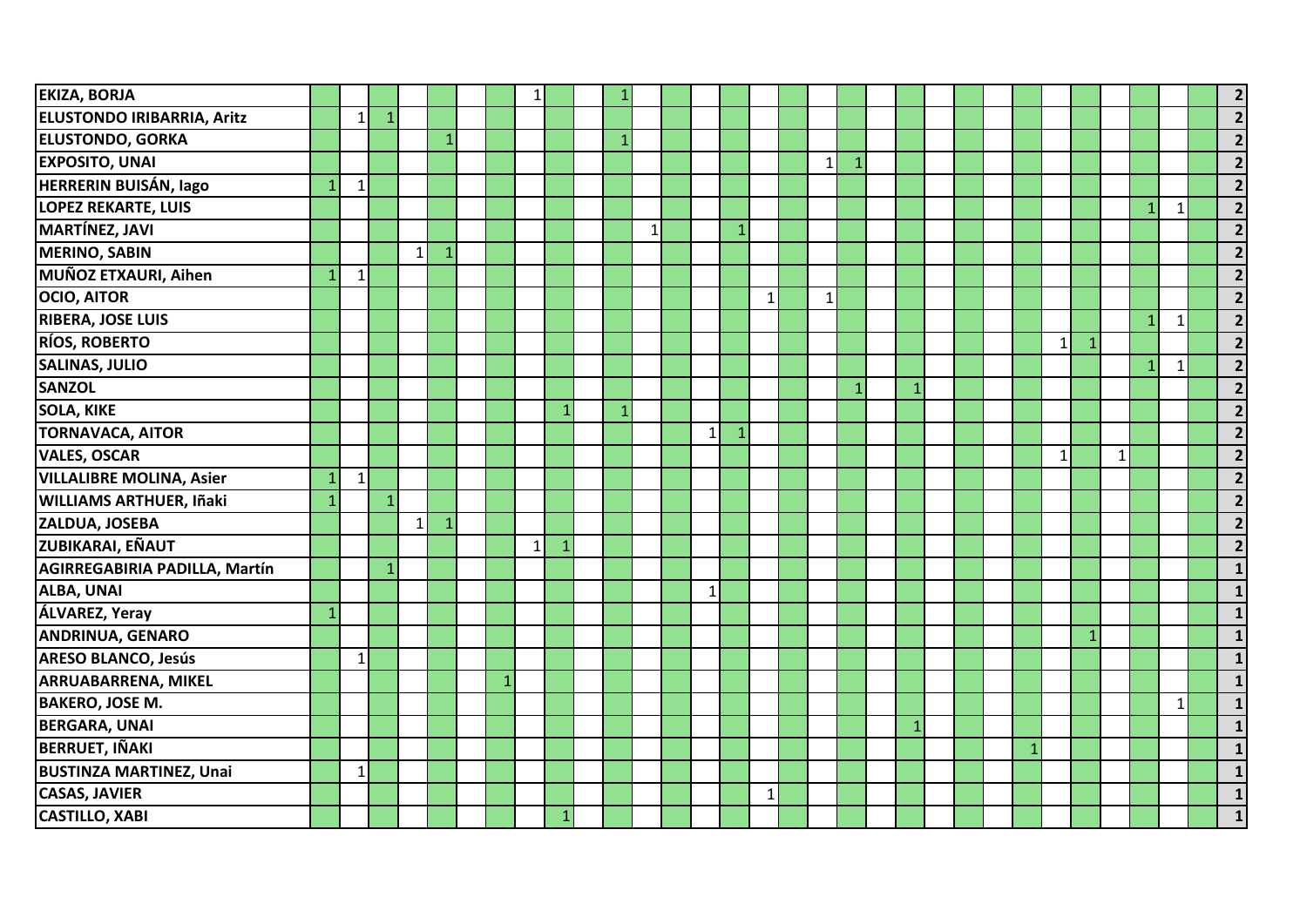| <b>DAÑOBEITIA, MIKEL</b>       |              |              |              |              |  |              |          |  |              |  | $\mathbf{1}$ |              |              |              |  |              |              |              |              |              |
|--------------------------------|--------------|--------------|--------------|--------------|--|--------------|----------|--|--------------|--|--------------|--------------|--------------|--------------|--|--------------|--------------|--------------|--------------|--------------|
| <b>DE MARCOS, OSCAR</b>        |              |              |              |              |  |              | $1\vert$ |  |              |  |              |              |              |              |  |              |              |              |              |              |
| FERNÁNDEZ ABARISKETA, Aitor    |              | $\mathbf{1}$ |              |              |  |              |          |  |              |  |              |              |              |              |  |              |              |              |              |              |
| <b>FUENTES, MIGUEL</b>         |              |              |              |              |  |              |          |  |              |  |              |              |              |              |  |              | $\mathbf{1}$ |              |              |              |
| GARCÍA, CARLOS                 |              |              |              |              |  |              |          |  |              |  |              |              |              |              |  |              |              |              |              |              |
| <b>GARCÍA, RAUL</b>            |              |              |              |              |  |              |          |  |              |  |              | $\mathbf{1}$ |              |              |  |              |              |              |              |              |
| GÓMEZ, PABLO                   |              |              |              |              |  |              |          |  |              |  |              |              | $\mathbf{1}$ |              |  |              |              |              |              |              |
| <b>GONZÁLEZ, JAVIER</b>        |              |              |              |              |  |              |          |  |              |  |              |              |              | $\mathbf{1}$ |  |              |              |              |              |              |
| <b>GRENET, FRANCOIS</b>        |              |              |              |              |  |              |          |  |              |  |              |              |              |              |  |              |              |              |              |              |
| <b>GUEVARA, Ander</b>          | $\mathbf{1}$ |              |              |              |  |              |          |  |              |  |              |              |              |              |  |              |              |              |              |              |
| <b>IRURETAGOIENA, XABI</b>     |              |              |              |              |  | $\mathbf{1}$ |          |  |              |  |              |              |              |              |  |              |              |              |              |              |
| <b>KARANKA, DAVID</b>          |              |              |              |              |  |              |          |  |              |  |              |              | $\mathbf 1$  |              |  |              |              |              |              |              |
| LARRAÑAGA, JUAN A.             |              |              |              |              |  |              |          |  |              |  |              |              |              |              |  |              |              |              | $\mathbf{1}$ | $\mathbf 1$  |
| LARRAZABAL GOIKOETXEA, Gaizka  |              | $\mathbf{1}$ |              |              |  |              |          |  |              |  |              |              |              |              |  |              |              |              |              |              |
| LARRAZABAL, AITOR              |              |              |              |              |  |              |          |  |              |  |              |              |              |              |  | $\mathbf{1}$ |              |              |              |              |
| LEKUNBERRI, ANGEL              |              |              |              |              |  |              |          |  |              |  |              |              |              |              |  |              |              |              |              |              |
| LERTXUNDI, KOIKILI             |              |              |              |              |  |              |          |  | $\mathbf{1}$ |  |              |              |              |              |  |              |              |              |              |              |
| LIZARAZU, BIXENTE              |              |              |              |              |  |              |          |  |              |  |              |              |              |              |  |              |              |              | $\mathbf{1}$ |              |
| LÓPEZ VALLEJO                  |              |              |              |              |  |              |          |  |              |  |              |              |              |              |  |              |              |              |              |              |
| MORCILLO, Jon                  | $\mathbf{1}$ |              |              |              |  |              |          |  |              |  |              |              |              |              |  |              |              |              |              |              |
| MURILLO, ANDER                 |              |              |              |              |  |              |          |  |              |  | $\mathbf{1}$ |              |              |              |  |              |              |              |              |              |
| <b>NAGORE, TXOMIN</b>          |              |              |              |              |  |              |          |  |              |  |              |              |              |              |  |              |              |              |              |              |
| NÚÑEZ, Unai                    | 1            |              |              |              |  |              |          |  |              |  |              |              |              |              |  |              |              |              |              |              |
| <b>OLAZABAL PAREDES, Oier</b>  |              |              |              | $\mathbf{1}$ |  |              |          |  |              |  |              |              |              |              |  |              |              |              |              |              |
| <b>OYARZABAL UGARTE, Mikel</b> |              |              |              | $\mathbf{1}$ |  |              |          |  |              |  |              |              |              |              |  |              |              |              |              |              |
| PÉREZ, LUIS                    |              |              |              |              |  |              |          |  |              |  |              |              |              |              |  | $\vert$ 1    |              |              |              |              |
| <b>RIVEIRO, ARMANDO</b>        |              |              |              |              |  |              |          |  |              |  |              | $\mathbf{1}$ |              |              |  |              |              |              |              |              |
| <b>SALINAS, PATXI</b>          |              |              |              |              |  |              |          |  |              |  |              |              |              |              |  |              | 1            |              |              |              |
| <b>SANGALLI, Luca</b>          |              |              | 1            |              |  |              |          |  |              |  |              |              |              |              |  |              |              |              |              |              |
| SERANTES SIMÓN, Jon Ander      |              |              | $\mathbf{1}$ |              |  |              |          |  |              |  |              |              |              |              |  |              |              |              |              |              |
| <b>SUANCES, GONZALO</b>        |              |              |              |              |  |              |          |  |              |  |              |              |              |              |  |              | $\mathbf{1}$ |              |              |              |
| UNZÚE, JUAN CARLOS             |              |              |              |              |  |              |          |  |              |  |              |              |              | $\mathbf{1}$ |  |              |              |              |              |              |
| <b>URIA, JOKIN</b>             |              |              |              |              |  |              |          |  |              |  |              |              |              |              |  |              |              | $\mathbf{1}$ |              | $\mathbf{1}$ |